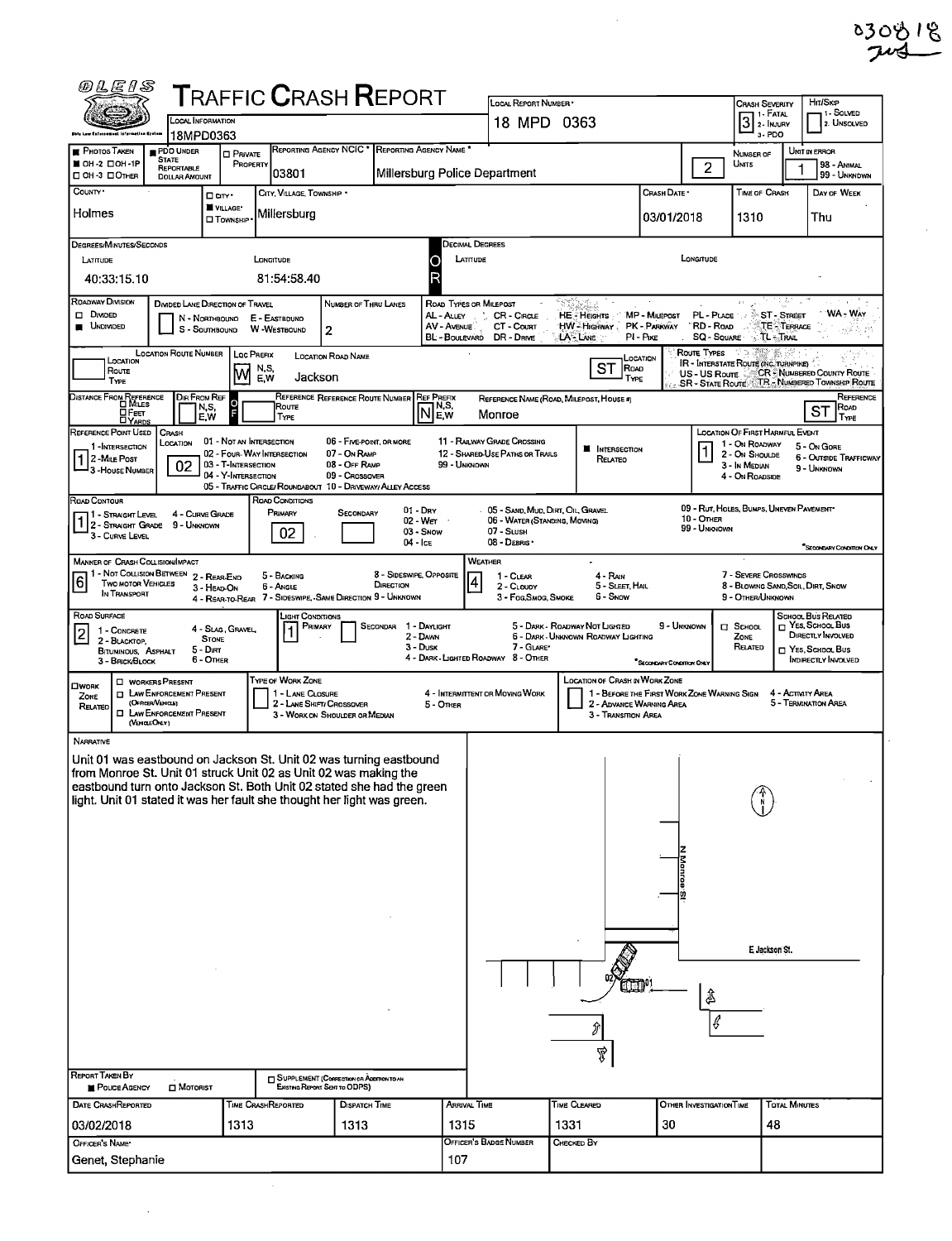| 69 L E H S                                                                                    |                                                                                                                                                            |                                                                       |                                                                                    |                                                         |                                                                   |  |  |  |  |
|-----------------------------------------------------------------------------------------------|------------------------------------------------------------------------------------------------------------------------------------------------------------|-----------------------------------------------------------------------|------------------------------------------------------------------------------------|---------------------------------------------------------|-------------------------------------------------------------------|--|--|--|--|
| $\sf J$ NIT                                                                                   |                                                                                                                                                            | LOCAL REPORT NUMBER<br>18 MPD 0363                                    |                                                                                    |                                                         |                                                                   |  |  |  |  |
|                                                                                               |                                                                                                                                                            |                                                                       |                                                                                    |                                                         |                                                                   |  |  |  |  |
| OWNER NAME: LAST, FIRST, MIDDLE ( T) SAME AS DRIVER )<br>UNIT NUMBER -                        |                                                                                                                                                            |                                                                       | OWNER PHONE NUMBER                                                                 | DAMAGE SCALE                                            | DAMAGE AREA<br>FRONT                                              |  |  |  |  |
| Meeks, Georgia, M<br>1<br>OWNER ADDRESS: CITY, STATE, ZIP<br><b>CISAME AS DRIVER</b> )        |                                                                                                                                                            |                                                                       |                                                                                    | $\overline{2}$                                          |                                                                   |  |  |  |  |
|                                                                                               |                                                                                                                                                            |                                                                       |                                                                                    | 1 - NONE                                                | O                                                                 |  |  |  |  |
| 317 Beaver St. Newcomerstown, OH, 43832<br><b>LP STATE LICENSE PLATE NUMBER</b>               | Vehicle Identification Number                                                                                                                              |                                                                       | # Occupants                                                                        | 2 - MINOR                                               |                                                                   |  |  |  |  |
| OН                                                                                            |                                                                                                                                                            |                                                                       |                                                                                    |                                                         | Ω.<br>¤                                                           |  |  |  |  |
| GPV9020<br><b>VEHICLE YEAR</b><br><b>VEHICLE MAKE</b>                                         | 1FADP3H21HL253395<br><b>VEHICLE MODEL</b>                                                                                                                  |                                                                       | <b>VEHICLE COLOR</b>                                                               | 1.<br>3 - FUNCTIONAL                                    |                                                                   |  |  |  |  |
| 2017<br>Ford                                                                                  | Focus                                                                                                                                                      | <b>RED</b>                                                            |                                                                                    | 4 - DISABLING                                           |                                                                   |  |  |  |  |
| <b>INSURANCE COMPANY</b><br><b>PROOF OF</b><br><b>INSURANCE</b>                               | POLICY NUMBER                                                                                                                                              | Toweo By                                                              |                                                                                    | 9 - Unknown                                             | α<br>Έ<br>α                                                       |  |  |  |  |
| American Select<br>SHOWN                                                                      | WNP1653741                                                                                                                                                 |                                                                       |                                                                                    |                                                         |                                                                   |  |  |  |  |
| CARRIER NAME, ADDRESS, CITY, STATE, ZIP                                                       |                                                                                                                                                            |                                                                       |                                                                                    |                                                         | <b>CARRIER PHONE</b>                                              |  |  |  |  |
| US DOT<br><b>VEHICLE WEIGHT GVWR/GCWR</b>                                                     | CARGO BOOY TYPE                                                                                                                                            |                                                                       | TRAFFICWAY DESCRIPTION                                                             |                                                         |                                                                   |  |  |  |  |
| 1 - LESS THAN OR EQUAL TO 10K LBS                                                             | 01 - No CARGO BODY TYPE/NOT APPLICABL 09 - POLE<br>01<br>02 - Bus/VAN (9-15 SEATS, INC DRIVER) 10 - CARGO TANK                                             |                                                                       | 1 - Two-Way, Nor Divideo                                                           | 2 - Two-Way, Not Divided, Continuous Left Turn Lane     |                                                                   |  |  |  |  |
| 2 - 10,001 To 26,000K LBS<br>HM PLACARO ID NO.<br>3 - MORE THAN 26,000K LBS.                  | 03 - Bus (16+ SEATS, INC DRIVER)<br>04 - VEHICLE TOWING ANOTHER VEHICLE                                                                                    | 11 - FLAT BED<br>12 - Dunp                                            |                                                                                    |                                                         | 3 - Two-Way, Divided, UNPROTECTED (PAINTED OR GRASS >4FT.) MEDIA  |  |  |  |  |
| <b>HAZARDOUS MATERIAL</b>                                                                     | 05 - Logging<br>06 - INTERMODAL CONTAINER CHASIS                                                                                                           | 13 - CONCRETE MIXER<br>14 - AUTO TRANSPORTER                          | 5 - ONE-WAY TRAFFICWAY                                                             | 4 - Two-Way, Divided, Positive Median Barrier           |                                                                   |  |  |  |  |
| <b>HM CLASS</b><br><b>D</b> RELATED<br>NUMBER                                                 | 07 - CARGO VAN ENCLOSED BOX<br>08 - GRAIN, CHIPS, GRAVEL                                                                                                   | 15 - GARBAGE REFUSE<br>99 - OTHER/UNKNOWN                             | <b>D</b> Hit / Skip Unit                                                           |                                                         |                                                                   |  |  |  |  |
| NON-MOTORIST LOCATION PRIOR TO IMPACT                                                         | <b>TYPE OF USE</b><br>UNIT TYPE                                                                                                                            |                                                                       |                                                                                    |                                                         |                                                                   |  |  |  |  |
| 01 - INTERSECTION - MARKEO CROSSWAL<br>02 - INTERSECTION - NO CROSSWALK                       | PASSENGER VENICLES (LESS THAN 9 PASSENGERS MED/HEAVY TRUCKS OR COMSO UNITS > 10K LES BUS/VAMUMO(9 OR MORE INCLUDING DRIVER)<br>1<br>02<br>01 - Sub-COMPACT |                                                                       | 13 - SINGLE UNIT TRUCK OR VAN ZAXLE, 6 TIRES 21 - BUS/VAN (9-15 SEATS, INC DRIVER) |                                                         |                                                                   |  |  |  |  |
| 03 - INTERSECTION OTHER<br>04 - MIDBLOCK MARKED CROSSWALK                                     | 02 - COMPACT<br>1 - PERSONAL<br>99 - UNKNOWN 03 - Mio Size                                                                                                 |                                                                       | 14 - SINGLE UNIT TRUCK: 3+ AXLES                                                   |                                                         | 22 - Bus (16+ Seats, Inc Driver)                                  |  |  |  |  |
| 05 - TRAVEL LANE - OTHER LOCATION<br>06 - BICYCLE LANE                                        | 2 - COMMERCIAL<br>OR HIT/SKIP<br>04 - Full Size<br>05 - Minivan                                                                                            |                                                                       | 15 - SINGLE UNIT TRUCK / TRAILER<br>16 - TRUCK/TRACTOR (BOBTAIL)                   | Nou-Moronist                                            | 23 - ANIMAL WITH RIDER                                            |  |  |  |  |
| 07 - SHOULDER/ROADSIDE<br>08 - Sidewalk                                                       | 3 - GOVERNMENT<br>06 - SPORT UTILITY VEHICLE<br>07 - Pickup                                                                                                |                                                                       | 17 - TRACTOR/SEMI-TRAILER<br>18 - TRACTOR/DOUBLE                                   |                                                         | 24 - ANIMAL WITH BUGGY, WAGON, SURREY<br>25 - BICYCLE/PEDACYCLIST |  |  |  |  |
| 09 - MEDIAN/CROSSING ISLAND<br>10 - DRIVE WAY ACCESS                                          | 08 - Van<br><b>DIN EMERGENCY</b><br>09 - MOTORCYCLE                                                                                                        |                                                                       | 19 - TRACTOR/TRIPLES<br>20 - OTHER MEDIHEAVY VEHICLE                               | 26 - PEDESTRIAN/SKATER<br>27 - OTHER NON-MOTORIST       |                                                                   |  |  |  |  |
| 11 - SHARED-USE PATH OR TRAIL<br>12 - NON-TRAFFICWAY AREA                                     | RESPONSE<br>10 - MOTORIZED BICYCLE<br>11 - SNDWMOBILE/ATV                                                                                                  |                                                                       |                                                                                    | HAS HM PLACARD                                          |                                                                   |  |  |  |  |
| 99 - OTHER/UNXNOWN                                                                            | 12 - OTHER PASSENGER VEHICLE                                                                                                                               |                                                                       |                                                                                    |                                                         |                                                                   |  |  |  |  |
| SPECIAL FUNCTION 01 - NONE<br>02 - Tax                                                        | 17 - FARM VEHICLE<br>09 - AMBULANCE<br>18 - FARM EQUIPMENT<br>10 - FIRE                                                                                    | MOST DAMAGED AREA<br>01 - Nove                                        | 08 - LEFT SIDE                                                                     | 99 - Unknown                                            | ACTION<br>1 1 - Non-Contact                                       |  |  |  |  |
| 01.<br>03 - RENTAL TRUCK (OVER 10KLBS)<br>04 - Bus - School (Public or Private) 12 - Military | 19 - Мотояноме<br>11 - HIGHWAY/MAINTENANCE<br>20 - GOLF CART                                                                                               | 03<br>02 - CENTER FRONT<br>03 - Right Front                           | 09 - LEFT FRONT<br>10 - Top and Windows                                            |                                                         | 3 - NON-CONTACT<br>$3 -$ Striking                                 |  |  |  |  |
| 05 - Bus Transit<br><b>06 - Bus - CHARTER</b>                                                 | 21 - Train<br>13 - Pouce<br>22 - OTHER (EXPLAN IN MARRATIVE)<br>14 - Pusuc Ununy                                                                           | IMPACT ARE 04 - RIGHT SIDE<br>05 - Right REAR                         | 11 - UNDERCARRIAGE<br>12 - LOAD/TRAILER                                            |                                                         | 4 - Struck<br>5 - STRIKING/STAUCK                                 |  |  |  |  |
| 07 - Bus - SHUTTLE<br>08 - Bus - OTHER                                                        | 15 - OTHER GOVERNMENT<br>16 - CONSTRUCTION EQIP.                                                                                                           | 03<br>06 - REAR CENTER<br>07 - LEFT REAR                              | 14 - Отнев                                                                         | 13 - TOTAL (ALL AREAS)<br>9 - UNIGNOWN                  |                                                                   |  |  |  |  |
| PRE- CRASH ACTIONS                                                                            |                                                                                                                                                            |                                                                       |                                                                                    |                                                         |                                                                   |  |  |  |  |
| MOTORIST<br>01<br>01 - STRAIGHT AHEAD                                                         | 07 - MAKING U-TURN<br><b>13 - Negotiating a Curve</b>                                                                                                      | NON-MOTORIST                                                          | 15 - ENTERING OR CROSSING SPECIFIED LOCATIO                                        |                                                         | 21 - OTHER NON-MOTORIST ACTION                                    |  |  |  |  |
| 02 - BACKING<br>03 - CHANGING LANES                                                           | 08 - ENTERING TRAFFIC LANE<br>14 - OTHER MOTORIST ACTIO<br>09 - LEAVING TRAFFIC LANE                                                                       | 17 - Woncar                                                           | 16 - WALKING, RUNNING, JOGGING, PLAYING, CYCLING                                   |                                                         |                                                                   |  |  |  |  |
| 99 - Unknown<br>04 - OVERTAKING/PASSING<br>05 - MAKING RIGHT TURN                             | 10 - PARKED<br>11 - SLOWING OR STOPPED IN TRAFFIC                                                                                                          | 18 - Pushing Vehicle                                                  | 19 - APPROACHING OR LEAVING VEHICLE                                                |                                                         |                                                                   |  |  |  |  |
| 06 - MAKING LEFT TURN                                                                         | 12 - DRIVERLESS                                                                                                                                            | 20 - STANDING                                                         |                                                                                    |                                                         |                                                                   |  |  |  |  |
| Contributing Circi<br>PRIMARY<br>MOTORIST                                                     |                                                                                                                                                            | NON-MOTORIST                                                          |                                                                                    | <b>VENICLE DEFECTS</b>                                  | 01 - TURN SIGNALS                                                 |  |  |  |  |
| $01 - None$<br>02<br>02 - FAILURE TO YIELD                                                    | 11 - Improper Backing<br>12 - IMPROPER START FROM PARKED POSITION                                                                                          | 22 - Nove<br>23 - IMPROPER CROSSING                                   |                                                                                    | 02 - HEAD LAMPS<br>03 - TAIL LAMPS                      |                                                                   |  |  |  |  |
| 03 - RAN RED LIGHT<br>04 - RAN STOP SIGN                                                      | 13 - STOPPED OR PARKED ILLEGALLY<br>14 - OPERATING VEHICLE IN NEGLIGENT MANNER                                                                             | 24 - DARTING<br>25 - LYING AND/OR ILLEGALLY IN ROADWAY                |                                                                                    | 04 - Brakes<br>05 - STEERING                            |                                                                   |  |  |  |  |
| 05 - Exceeded Speed Limit<br>SECONDARY<br>06 - Unsafe Speed                                   | 15 - Swering to Avoid (Due to External Conditions)<br>16 - WRONG SIDE/WRONG WAY                                                                            | 25 - FALURE TO YIELD RIGHT OF WAY<br>27 - NOT VISIBLE (DARK CLOTHING) |                                                                                    | 06 - TIRE BLOWOUT<br>07 - WORN OR SLICK TIRES           |                                                                   |  |  |  |  |
| 07 - IMPROPER TURN<br>08 - LEFT OF CENTER                                                     | 17 - FALURE TO CONTROL<br>18 - VISION OBSTRUCTION                                                                                                          | 28 - INATTENTIVE<br>29 - FAILURE TO OBEY TRAFFIC SIGNS                |                                                                                    | 08 - TRAILER EQUIPMENT DEFECTIVE<br>09 - Motor Trouble  |                                                                   |  |  |  |  |
| 09 - Followed Too Closely/ACDA<br>99 - UNKNOWN<br>10 - IMPROPER LANE CHANGE                   | 19 - OPERATING DEFECTIVE EQUIPMENT<br>20 - LOAD SHIFTING/FALLING/SPILLING                                                                                  | /SIGNALS/OFFICER<br>30 - WRONG SIDE OF THE ROAD                       |                                                                                    | 10 - DISABLED FROM PRIOR ACCIDENT<br>11 - OTHER DEFECTS |                                                                   |  |  |  |  |
| PASSING/OFF ROAD                                                                              | 21 - OTHER IMPROPER ACTION                                                                                                                                 | 31 - OTHER NON-MOTORIST ACTION                                        |                                                                                    |                                                         |                                                                   |  |  |  |  |
| <b>SEQUENCE OF EVENTS</b><br>2                                                                | <b>NON-COLLISION EVENTS</b><br>6<br>01 - OVERTURN/ROLLOVER                                                                                                 | 06 - EQUIPMENT FAILURE                                                |                                                                                    | 10 - Cross Median                                       |                                                                   |  |  |  |  |
| 20<br>$F_{\text{IBST}}$<br>Mos                                                                | 02 - FIRE/EXPLOSION<br>03 - INMERSION                                                                                                                      | (BLOWN TIRE, BRAKE FALURE, ETC)<br>07 - SEPARATION OF UNITS           |                                                                                    | 11 - CROSS CENTER LINE<br>OPPOSITE DIRECTION OF TRAVEL  |                                                                   |  |  |  |  |
| HARMFUL <sup>1</sup><br>HARMFUL<br>EVENT<br>EVENT                                             | 99 - UNKNOWN<br>$04 -$ <b>JACKKOKIFE</b><br>05 - CARGO/ECUPMENT LOSS OR SHIFT                                                                              | 08 - RAN OFF ROAD RIGHT<br>09 - RAN OFF ROAD LEFT                     |                                                                                    | 12 - DOWNHILL RUNAWAY<br>13 - OTHER NON-COLLISION       |                                                                   |  |  |  |  |
| COLLISION WITH PERSON, VEHICLE OR OBJECT NOT FIXED                                            | COLLISION WITH FIXED, OBJECT                                                                                                                               |                                                                       |                                                                                    |                                                         |                                                                   |  |  |  |  |
| 14 - PEDESTRIAN<br>21 - PARKED MOTOR VEHICLE                                                  | 25 - IMPACT ATTENUATOR/CRASH CUSHION33 - MEDIAN CABLE BARRIER<br>26 - BRIDGE OVERHEAD STRUCTURE                                                            | 34 - Median Guardrail Barrier                                         |                                                                                    | 41 - Other Post, Pole<br>OR SUPPORT                     | $48 -$ TREE<br>49 - FIRE HYDRANT                                  |  |  |  |  |
| 15 - PEDALCYCLE<br>16 - RAILWAY VEHICLE (TAATH, ENGINE)                                       | 22 - WORK ZONE MAINTENANCE EQUIPMENT<br>27 - BRIDGE PIER OR ABUTMENT<br>28 - BRIDGE PARAPET<br>23 - STRUCK BY FALLING, SHIFTING CARGO                      | 35 - MEDIAN CONCRETE BARRIER<br>36 - MEDIAN OTHER BARRIER             | 42 - CULVERT<br>43 - Curs                                                          |                                                         | 50 - WORKZONE MAINTENANCE<br>EQUIPMENT                            |  |  |  |  |
| 17 - Animal - Farm<br>18 - Animal - DEER<br><b>MOTOR VEHICLE</b>                              | 29 - BRIDGE RAIL<br>OR ANYTHING SET IN MOTION BY A<br>30 - GUARDRAIL FACE                                                                                  | 37 - TRAFFIC SIGN POST<br>38 - OVERHEAD SIGN POST                     | 44 - Олсн                                                                          | 45 - EMBANKMENT                                         | 51 - WALL, BUILDING, TUNNEL<br>52 - OTHER FIXED OBJECT            |  |  |  |  |
| 19 - ANIMAL - OTHER<br>24 - OTHER MOVABLE OBJECT<br>20 - MOTOR VEHICLE IN TRANSPORT           | 31 - GUARDRAILEND<br>32 - PORTABLE BARRIER                                                                                                                 | 39 - LIGHT/LUMINARIES SUPPORT<br>40 - Ununy Pous                      | 46 - FENCE<br>47 - MAILBOX                                                         |                                                         |                                                                   |  |  |  |  |
| UNIT SPEED<br>Posted Speed<br>Traffic Cdntrol                                                 |                                                                                                                                                            |                                                                       | UNIT DIRECTION                                                                     | 1 - North                                               | 5 - Northeast<br>9 - UNKNOWN                                      |  |  |  |  |
| 15<br>25<br>04                                                                                | 01 - No Controls<br>07 - RAILROAD CROSSBUCKS<br>02 - Stop Sign<br>08 - RAIRDAD FLASHERS                                                                    | 13 - Crosswalk Lines<br>14 - WALK/DON'T WALK                          | FROM<br>Тo                                                                         | $2 -$ South<br>$3 - EAST$                               | 6 - NORTHWEST<br>7 - SOUTHEAST                                    |  |  |  |  |
| <b>STATED</b>                                                                                 | 03 - YIELD SIGN<br>09 - RAURDAD GATES<br>04 - Traffic Signal<br>10 - COSTRUCTION BARRICADE                                                                 | $15 - O$ THER<br>16 - Not Reported                                    |                                                                                    | 4 - West                                                | 8 - Southwest                                                     |  |  |  |  |
| <b>CI ESTIMATED</b>                                                                           | 05 - TRAFFIC FLASHERS<br>11 - PERSON (FLAGGER, OFFICER<br>06 - School Zone<br>12 - PAVEMENT MARKINGS                                                       |                                                                       |                                                                                    |                                                         |                                                                   |  |  |  |  |

 $\mathcal{A}^{\mathcal{A}}$ 

 $\mathcal{L}^{\text{max}}(\mathcal{A})$  and  $\mathcal{L}^{\text{max}}(\mathcal{A})$ 

 $\sim 10^7$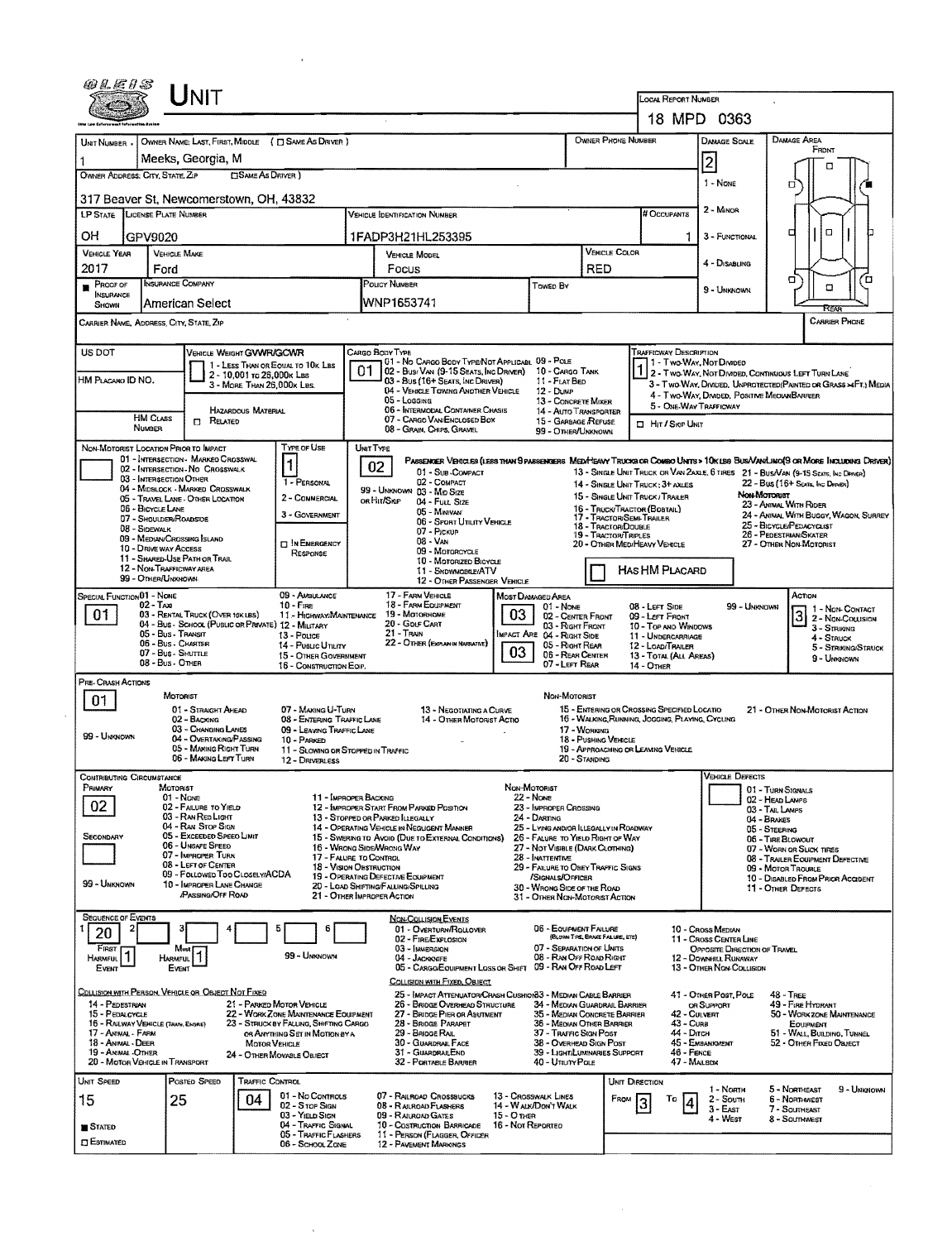|                                           |                                                | Jnit                                                                         |                            |                                                                          |                                      |                                                                                                           |                                                      |                                                                               |                                                              |                                                                                                                   |                                                        |                                                                                                                               |  |  |  |
|-------------------------------------------|------------------------------------------------|------------------------------------------------------------------------------|----------------------------|--------------------------------------------------------------------------|--------------------------------------|-----------------------------------------------------------------------------------------------------------|------------------------------------------------------|-------------------------------------------------------------------------------|--------------------------------------------------------------|-------------------------------------------------------------------------------------------------------------------|--------------------------------------------------------|-------------------------------------------------------------------------------------------------------------------------------|--|--|--|
|                                           |                                                |                                                                              |                            |                                                                          |                                      |                                                                                                           |                                                      |                                                                               |                                                              | LOCAL REPORT NUMBER                                                                                               | 18 MPD 0363                                            |                                                                                                                               |  |  |  |
|                                           |                                                |                                                                              |                            |                                                                          |                                      |                                                                                                           |                                                      |                                                                               |                                                              |                                                                                                                   |                                                        |                                                                                                                               |  |  |  |
| <b>UNIT NUMBER</b>                        |                                                | Strouse, Haley, L                                                            |                            | OWNER NAME: LAST, FIRST, MIDDLE ( C SAME AS DRIVER )                     |                                      | <b>OWNER PHONE NUMBER</b>                                                                                 |                                                      |                                                                               |                                                              |                                                                                                                   | DAMAGE SCALE                                           | <b>DAMAGE AREA</b><br>FRONT                                                                                                   |  |  |  |
| 2                                         | OWNER ADDRESS: CITY, STATE, ZIP                |                                                                              | <b>OSAME AS DRIVER</b>     |                                                                          |                                      |                                                                                                           |                                                      |                                                                               | 330-749-7390                                                 |                                                                                                                   | 2                                                      | о                                                                                                                             |  |  |  |
|                                           |                                                |                                                                              |                            |                                                                          |                                      |                                                                                                           |                                                      |                                                                               |                                                              |                                                                                                                   | 1 - None                                               |                                                                                                                               |  |  |  |
|                                           | <b>LP STATE LICENSE PLATE NUMBER</b>           | 4550 Tr 271, Millersburg, OH, 44654                                          |                            |                                                                          |                                      | <b>VEHICLE IDENTIFICATION NUMBER</b>                                                                      |                                                      |                                                                               |                                                              | # OccupANTS                                                                                                       | 2 - MINOR                                              |                                                                                                                               |  |  |  |
| OH                                        | <b>HCH5670</b>                                 |                                                                              |                            |                                                                          |                                      | 2GNFLFEK8F6111577                                                                                         |                                                      |                                                                               |                                                              |                                                                                                                   | 3 - FUNCTIONAL                                         | α<br>□                                                                                                                        |  |  |  |
| <b>VEHICLE YEAR</b>                       |                                                | <b>VEHICLE MAKE</b>                                                          |                            |                                                                          |                                      | <b>VEHICLE MODEL</b>                                                                                      |                                                      | <b>VEHICLE COLOR</b>                                                          |                                                              |                                                                                                                   |                                                        |                                                                                                                               |  |  |  |
| 2015                                      |                                                | Chevrolet                                                                    |                            |                                                                          |                                      | Equinox                                                                                                   |                                                      |                                                                               | LBL                                                          |                                                                                                                   | 4 - DISABLING                                          |                                                                                                                               |  |  |  |
| PROOF OF<br><b>INSURANCE</b>              |                                                | <b>INSURANCE COMPANY</b>                                                     |                            |                                                                          |                                      | POLICY NUMBER<br>Toweo By                                                                                 |                                                      |                                                                               |                                                              |                                                                                                                   | 9 - UNKNOWN                                            | ם ⁄<br>σ<br>$\Box$                                                                                                            |  |  |  |
| SHOWN                                     | Progressive                                    |                                                                              |                            |                                                                          |                                      | 57851270                                                                                                  |                                                      |                                                                               |                                                              |                                                                                                                   |                                                        | RFAR                                                                                                                          |  |  |  |
|                                           | CARRIER NAME, ADDRESS, CITY, STATE, ZIP        |                                                                              |                            |                                                                          |                                      |                                                                                                           |                                                      |                                                                               |                                                              |                                                                                                                   |                                                        | <b>CARRIER PHONE</b>                                                                                                          |  |  |  |
| US DOT                                    |                                                | <b>VEHICLE WEIGHT GVWR/GCWR</b>                                              |                            |                                                                          |                                      | CARGO BODY TYPE                                                                                           |                                                      |                                                                               |                                                              | <b>TRAFFICWAY DESCRIPTION</b>                                                                                     |                                                        |                                                                                                                               |  |  |  |
|                                           |                                                |                                                                              | 2 - 10,001 To 26,000K Lss  | 1 - LESS THAN OR EQUAL TO 10K LBS                                        | 01.                                  | 01 - No CARGO BOOY TYPE/NOT APPLICABL 09 - POLE<br>02 - Busi Van (9-15 Seats, Inc Driver) 10 - Cargo Tank |                                                      |                                                                               |                                                              |                                                                                                                   | 1 - Two-Way, Not Divided                               | 2 - Two-Way, Not Divided, Continuous Left Turn Lane                                                                           |  |  |  |
| HM PLACARD ID NO.                         |                                                |                                                                              | 3 - MORE THAN 26,000K LBS. |                                                                          |                                      | 03 - Bus (16+ Seats, Inc Driver)<br>04 - VEHICLE TOWING ANOTHER VEHICLE                                   |                                                      | 11 - FLAT BED<br>12 - Dump                                                    |                                                              | 3 - Two-Way, Divided, UNPROTECTED (PAINTED OR GRASS =4FT.) MEDIA<br>4 - Two-Way, Divided, Positive Median Barrier |                                                        |                                                                                                                               |  |  |  |
|                                           | <b>HM CLASS</b>                                |                                                                              | <b>HAZARDOUS MATERIAL</b>  |                                                                          |                                      | 05 - Logging<br>06 - INTERMODAL CONTAINER CHASIS                                                          |                                                      | 13 - CONCRETE MIXER<br>14 - AUTO TRANSPORTER                                  |                                                              |                                                                                                                   | 5 - ONE-WAY TRAFFICWAY                                 |                                                                                                                               |  |  |  |
|                                           | <b>NUMBER</b>                                  | $\Box$ Related                                                               |                            |                                                                          |                                      | 07 - CARGO VAN/ENGLOSED BOX<br>08 - GRAIN, CHIPS, GRAVEL                                                  |                                                      | 15 - GARBAGE REFUSE<br>99 - OTHER/UNKNOWN                                     |                                                              | <b>D</b> HIT / SKIP UNIT                                                                                          |                                                        |                                                                                                                               |  |  |  |
|                                           |                                                | NON-MOTORIST LOCATION PRIOR TO IMPACT<br>01 - INTERSECTION - MARKED CROSSWAL |                            | Tyre or Use                                                              | UNT TYPE                             |                                                                                                           |                                                      |                                                                               |                                                              |                                                                                                                   |                                                        | PASSENGER VEHICLES (LESS THAN 9 PASSENGERS MEDIMEANY TRUCKS OR COMBO UNITS > 10K LBS BUS/VAN/LIMO(9 OR MORE INCLUDING DRIVER) |  |  |  |
|                                           | 03 - INTERSECTION OTHER                        | 02 - INTERSECTION - NO CROSSWALK                                             |                            | $\vert$ 1                                                                |                                      | 06<br>01 - Sub-COMPACT                                                                                    |                                                      |                                                                               |                                                              |                                                                                                                   |                                                        | 13 - SINGLE UNIT TRUCK OR VAN 2AXLE, 6 TIRES 21 - BUSIVAN (9-15 SEATS, INC DRIVER)                                            |  |  |  |
|                                           |                                                | 04 - MIDBLOCK - MARKED CROSSWALK<br>05 - TRAVEL LANE - OTHER LOCATION        |                            | 1 - PERSONAL<br>2 - COMMERCIAL                                           |                                      | 02 - COMPACT<br>99 - UNKNOWN 03 - MID SIZE<br>on Hrt/Skip                                                 |                                                      |                                                                               |                                                              | 14 - SINGLE UNIT TRUCK: 3+ AXLES<br>15 - SINGLE UNIT TRUCK / TRAILER                                              |                                                        | 22 - Bus (16+ Seats, Inc Draver)<br>Non-Motorist                                                                              |  |  |  |
|                                           | 06 - BICYCLE LANE<br>07 - SHOULDER/ROADSIDE    |                                                                              |                            | 3 - Government                                                           |                                      | 04 - Futt Size<br>05 - Mintvan                                                                            |                                                      |                                                                               | 17 - Tractor/Semi-Trailer                                    | 23 - ANIMAL WITH RIDER<br>16 - TRUCK/TRACTOR (BOBTAIL)<br>24 - ANIMAL WITH BUGGY, WAGON, SURREY                   |                                                        |                                                                                                                               |  |  |  |
|                                           | 08 - SIDEWALK<br>09 - MEDIAN/CROSSING ISLAND   |                                                                              |                            |                                                                          |                                      | 06 - SPORT UTILITY VEHICLE<br>07 - Pickup<br>$08 - V_{AN}$                                                |                                                      |                                                                               | 18 - Tractor/Double<br>19 - Tractor/Triples                  | 25 - BICYCLE/PEDACYCLIST<br>26 - PEDESTRIAN/SKATER                                                                |                                                        |                                                                                                                               |  |  |  |
|                                           | 10 - DRIVE WAY ACCESS                          | 11 - Shared-Use Path or Trail                                                |                            | <b>T IN EMERGENCY</b><br>RESPONSE                                        |                                      | 09 - MOTORCYCLE<br>10 - MOTORIZED BICYCLE                                                                 |                                                      |                                                                               | 20 - OTHER MEDIHEAVY VEHICLE<br>27 - OTHER NON-MOTORIST      |                                                                                                                   |                                                        |                                                                                                                               |  |  |  |
|                                           | 12 - Non-Trafficway area<br>99 - OTHER/UNKNOWN |                                                                              |                            |                                                                          |                                      | 11 - SNOWMOBILE/ATV<br>12 - OTHER PASSENGER VEHICLE                                                       |                                                      |                                                                               |                                                              | HAS HM PLACARD                                                                                                    |                                                        |                                                                                                                               |  |  |  |
|                                           | SPECIAL FUNCTION 01 - NONE                     |                                                                              |                            | 09 - AMBULANCE                                                           |                                      | 17 - FARM VEHICLE                                                                                         |                                                      | MOST DAMAGED AREA                                                             |                                                              |                                                                                                                   |                                                        | ACTION                                                                                                                        |  |  |  |
| 01                                        | 02 - TAxi                                      | 03 - RENTAL TRUCK (OVER 10K LBS)                                             |                            | $10 -$ Fi $RE$<br>11 - HIGHWAY/MAINTENANCE                               |                                      | 18 - FARM EQUIPMENT<br>19 - Мотопноме                                                                     | 09                                                   | 01 - None<br>02 - CENTER FRONT                                                |                                                              | 08 - LEFT SIDE<br>09 - LEFT FRONT                                                                                 | 99 - UNKNOWN                                           | 1 - Non-Contact<br>4<br>2 - Non-Collision                                                                                     |  |  |  |
|                                           | 05 - Bus - Transit                             | 04 - Bus - SCHDOL (PUBLIC OR PRIVATE) 12 - MILITARY                          |                            | 13 - Pouce                                                               |                                      | 20 - Gour CART<br>21 - Train                                                                              |                                                      | 03 - RIGHT FRONT<br>IMPACT ARE 04 - RIGHT SIDE                                |                                                              | 10 - TOP AND WINDOWS<br>11 - UNDERCARRIAGE                                                                        |                                                        | 3 - STRIKING<br>4 - STRUCK                                                                                                    |  |  |  |
|                                           | 06 - Bus - Charter<br>07 - Bus - SHUTTLE       |                                                                              |                            | 14 - Pusuc Unury<br>15 - OTHER GOVERNMENT                                |                                      | 22 - OTHER (EXPLAN IN NARRATIVE)                                                                          | 08                                                   | 05 - Right Rear<br>06 - REAR CENTER                                           |                                                              | 12 - LOAD/TRAILER<br>13 - TOTAL (ALL AREAS)                                                                       |                                                        | 5 - STRIKING/STRUCK<br>9 - UNKNOWN                                                                                            |  |  |  |
| PRE-CRASH ACTIONS                         | 08 - Bus - OTHER                               |                                                                              |                            | 16 - CONSTRUCTION EOIP.                                                  |                                      |                                                                                                           |                                                      | 07 - LEFT REAR                                                                |                                                              | 14 - OTHER                                                                                                        |                                                        |                                                                                                                               |  |  |  |
| 05                                        |                                                | MOTORIST                                                                     |                            |                                                                          |                                      |                                                                                                           |                                                      | Non-Motorust                                                                  |                                                              |                                                                                                                   |                                                        |                                                                                                                               |  |  |  |
|                                           |                                                | 01 - STRAIGHT AHEAD<br>02 - BACKING                                          |                            | 07 - MAKING U-TURN<br>08 - ENTERING TRAFFIC LANE                         |                                      | 13 - NEGOTIATING A CURVE<br>14 - OTHER MOTORIST ACTIO                                                     |                                                      |                                                                               |                                                              | 15 - ENTERING OR CROSSING SPECIFIED LOCATIO<br>16 - WALKING, RUNNING, JOGGING, PLAYING, CYCLING                   |                                                        | 21 - OTHER NDN-MOTORIST ACTION                                                                                                |  |  |  |
| 99 - UNKNOWN                              |                                                | 03 - CHANGING LANES<br>04 - OVERTAKING/PASSING                               |                            | 09 - LEAVING TRAFFIC LANE<br>10 - PARKED                                 | 17 - WORKING<br>18 - Pushing Vehicle |                                                                                                           |                                                      |                                                                               |                                                              |                                                                                                                   |                                                        |                                                                                                                               |  |  |  |
|                                           |                                                | 05 - MAKING RIGHT TURN<br>06 - MAKING LEFT TURN                              |                            | 11 - Slowing or Stopped in Traffic<br>12 - DRIVERLESS                    |                                      |                                                                                                           |                                                      | 20 - STANDING                                                                 | 19 - APPROACHING OR LEAVING VEHICLE                          |                                                                                                                   |                                                        |                                                                                                                               |  |  |  |
|                                           | CONTRIBUTING CIRCUMSTANCE                      |                                                                              |                            |                                                                          |                                      |                                                                                                           |                                                      |                                                                               |                                                              |                                                                                                                   | Vehicle Defects                                        |                                                                                                                               |  |  |  |
| PRIMARY                                   |                                                | MOTORIST<br>01 - NONE                                                        |                            |                                                                          | 11 - IMPROPER BACKING                |                                                                                                           |                                                      | NON-MOTORIST<br><b>22 - NONE</b>                                              |                                                              |                                                                                                                   |                                                        | 01 - TURN SIGNALS<br>02 - HEAD LAMPS                                                                                          |  |  |  |
| 01                                        |                                                | 02 - FAILURE TO YIELD<br>03 - RAN RED LIGHT                                  |                            |                                                                          |                                      | 12 - IMPROPER START FROM PARKED POSITION<br>13 - Stopped or Parked LLEGALLY                               |                                                      | 23 - IMPROPER CROSSING<br>24 - DARTING                                        |                                                              |                                                                                                                   |                                                        | 03 - TAIL LAMPS<br>04 - BRAKES                                                                                                |  |  |  |
| SECONDARY                                 |                                                | 04 - RAN STOP SIGN<br>05 - Exceeded Speed Limit                              |                            |                                                                          |                                      | 14 - OPERATING VEHICLE IN NEGLIGENT MANNER<br>15 - SWERING TO AVOID (DUE TO EXTERNAL CONDITIONS)          | 26 - FALURE TO YIELD RIGHT OF WAY                    | 25 - LYING AND/OR ILLEGALLY IN ROADWAY                                        | 05 - STEERING<br>06 - TIRE BLOWOUT                           |                                                                                                                   |                                                        |                                                                                                                               |  |  |  |
|                                           |                                                | 06 - Unsafe Speed<br>07 - IMPROPER TURN                                      |                            |                                                                          | 17 - FALURE TO CONTROL               | 16 - WRONG SIDE/WRONG WAY                                                                                 | 27 - NOT VISIBLE (DARK CLOTHING)<br>28 - INATTENTIVE |                                                                               | 07 - WORN OR SLICK TIRES<br>08 - TRAILER EQUIPMENT DEFECTIVE |                                                                                                                   |                                                        |                                                                                                                               |  |  |  |
| 99 - UNKNOWN                              |                                                | 08 - LEFT OF CENTER<br>09 - FOLLOWED TOO CLOSELY/ACDA                        |                            |                                                                          | 18 - VISION OBSTRUCTION              | 19 - OPERATING DEFECTIVE EQUIPMENT                                                                        |                                                      | 29 - FAILURE TO OBEY TRAFFIC SIGNS<br>/SIGNALS/OFFICER                        | 09 - MOTOR TROUBLE<br>10 - DISABLED FROM PRIOR ACCIDENT      |                                                                                                                   |                                                        |                                                                                                                               |  |  |  |
|                                           |                                                | 10 - IMPROPER LANE CHANGE<br>PASSING OFF ROAD                                |                            |                                                                          |                                      | 20 - LOAD SHIFTING/FALLING/SPILLING<br>21 - OTHER IMPROPER ACTION                                         |                                                      | 30 - WRONG SIDE OF THE ROAD<br>31 - OTHER NON-MOTORIST ACTION                 |                                                              |                                                                                                                   |                                                        | 11 - OTHER DEFECTS                                                                                                            |  |  |  |
| <b>SEQUENCE OF EVENTS</b>                 |                                                |                                                                              |                            |                                                                          |                                      | <b>NON-COLLISION EVENTS</b>                                                                               |                                                      |                                                                               |                                                              |                                                                                                                   |                                                        |                                                                                                                               |  |  |  |
| 20                                        |                                                |                                                                              |                            |                                                                          |                                      | 01 - Overturn/Rollover<br>02 - FIRE/EXPLOSION                                                             |                                                      | 06 - EQUIPMENT FAILURE                                                        | (BLOWN TIRE, BRAKE FAILURE, ETC)                             |                                                                                                                   | 10 - Cross Median<br>11 - CROSS CENTER LINE            |                                                                                                                               |  |  |  |
| FIRST<br>HARMFUL <sup>1</sup>             |                                                | Most<br><b>HARMFUL</b>                                                       |                            | 99 - UNKNOWN                                                             |                                      | 03 - IMMERSION<br>04 - JACKKNIFE                                                                          |                                                      | 07 - SEPARATION OF UNITS<br>08 - RAN OFF ROAD RIGHT                           |                                                              |                                                                                                                   | OPPOSITE DIRECTION OF TRAVEL<br>'12 - Downhill Runaway |                                                                                                                               |  |  |  |
| EVENT                                     |                                                | EVENT                                                                        |                            |                                                                          |                                      | 05 - CARGO/EQUIPMENT LOSS OR SHIFT 09 - RAN OFF ROAD LEFT<br>COLLISION WITH FIXED, OBJECT                 |                                                      |                                                                               |                                                              |                                                                                                                   | 13 - OTHER NON-COLLISION                               |                                                                                                                               |  |  |  |
|                                           |                                                | COLLISION WITH PERSON, VEHICLE OR OBJECT NOT FIXED                           |                            |                                                                          |                                      | 25 - IMPACT ATTENUATOR/CRASH CUSHION33 - MEDIAN CABLE BARRIER                                             |                                                      |                                                                               |                                                              |                                                                                                                   | 41 - OTHER POST, POLE                                  | 48 - TREE                                                                                                                     |  |  |  |
| 14 - PEDESTRIAN<br>15 - PEDALCYCLE        |                                                |                                                                              |                            | 21 - PARKED MOTOR VEHICLE<br>22 - WORK ZONE MAINTENANCE EQUIPMENT        |                                      | 26 - BRIDGE OVERHEAD STRUCTURE<br>27 - BRIDGE PIER OR ABUTMENT                                            |                                                      | 34 - MEDIAN GUARDRAIL BARRIER<br>35 - MEDIAN CONCRETE BARRIER                 |                                                              |                                                                                                                   | OR SUPPORT<br>42 - CULVERT                             | 49 - FIRE HYDRANT<br>50 - WORK ZONE MAINTENANCE                                                                               |  |  |  |
| 17 - Animal - Farm                        | 16 - RAILWAY VEHICLE (TRAIN, ENGINE)           |                                                                              |                            | 23 - STRUCK BY FALLING, SHIFTING CARGO<br>OR ANYTHING SET IN MOTION BY A |                                      | 28 - BRIDGE PARAPET<br>29 - BRIDGE RAIL                                                                   |                                                      | 36 - MEDIAN OTHER BARRIER<br>37 - TRAFFIC SIGN POST                           |                                                              | 43 - Cunn<br>44 - Олсн                                                                                            | 45 - EMBANKMENT                                        | EQUIPMENT<br>51 - WALL BUILDING, TUNNEL<br>52 - OTHER FIXED OBJECT                                                            |  |  |  |
| 18 - Animal - Deer<br>19 - Animal - Other | 20 - MOTOR VEHICLE IN TRANSPORT                |                                                                              | <b>MOTOR VEHICLE</b>       | 24 - OTHER MOVABLE OBJECT                                                |                                      | 30 - GUARDRAIL FACE<br>31 - GUARDRAILEND<br>32 - PORTABLE BARRIER                                         |                                                      | 38 - Overhead Sign Post<br>39 - LIGHT/LUMINARIES SUPPORT<br>40 - UTILITY POLE |                                                              | 46 - FENCE                                                                                                        | 47 - MAILBOX                                           |                                                                                                                               |  |  |  |
| UNIT SPEED                                |                                                | Posted Speed                                                                 | <b>TRAFFIC CONTROL</b>     |                                                                          |                                      |                                                                                                           |                                                      |                                                                               |                                                              | UNIT DIRECTION                                                                                                    |                                                        |                                                                                                                               |  |  |  |
| 10                                        |                                                | 25                                                                           | 04                         | 01 - No Controls                                                         |                                      | 07 - RAILROAD CROSSBUCKS                                                                                  |                                                      | 13 - Crosswalk Lines                                                          | From                                                         | To                                                                                                                | 1 - North<br>2 - South                                 | 5 - NORTHEAST<br>9 - UNKNOWN<br>6 - Northwest                                                                                 |  |  |  |
|                                           |                                                |                                                                              |                            | 02 - S TOP SIGN<br>03 - YIELD SIGN                                       |                                      | 08 - RAILROAD FLASHERS<br>09 - R ALROAD GATES                                                             | <b>15 - O THER</b>                                   | 14 - WALK/DON'T WALK                                                          |                                                              | 4                                                                                                                 | 3 - East<br>4 - WEST                                   | 7 - SOUTHEAST<br>8 - Southwest                                                                                                |  |  |  |
| STATED<br><b>ESTIMATED</b>                |                                                |                                                                              |                            | 04 - Traffic Signal<br>05 - Traffic Flashers                             |                                      | 10 - Costruction Barricade<br>11 - PERSON (FLAGGER, OFFICER                                               | 16 - Not Reported                                    |                                                                               |                                                              |                                                                                                                   |                                                        |                                                                                                                               |  |  |  |
|                                           |                                                |                                                                              |                            | 06 - SCHOOL ZONE                                                         |                                      | <b>12 - PAVEMENT MARKINGS</b>                                                                             |                                                      |                                                                               |                                                              |                                                                                                                   |                                                        |                                                                                                                               |  |  |  |

 $\mathcal{L}^{\text{max}}_{\text{max}}$  , where  $\mathcal{L}^{\text{max}}_{\text{max}}$